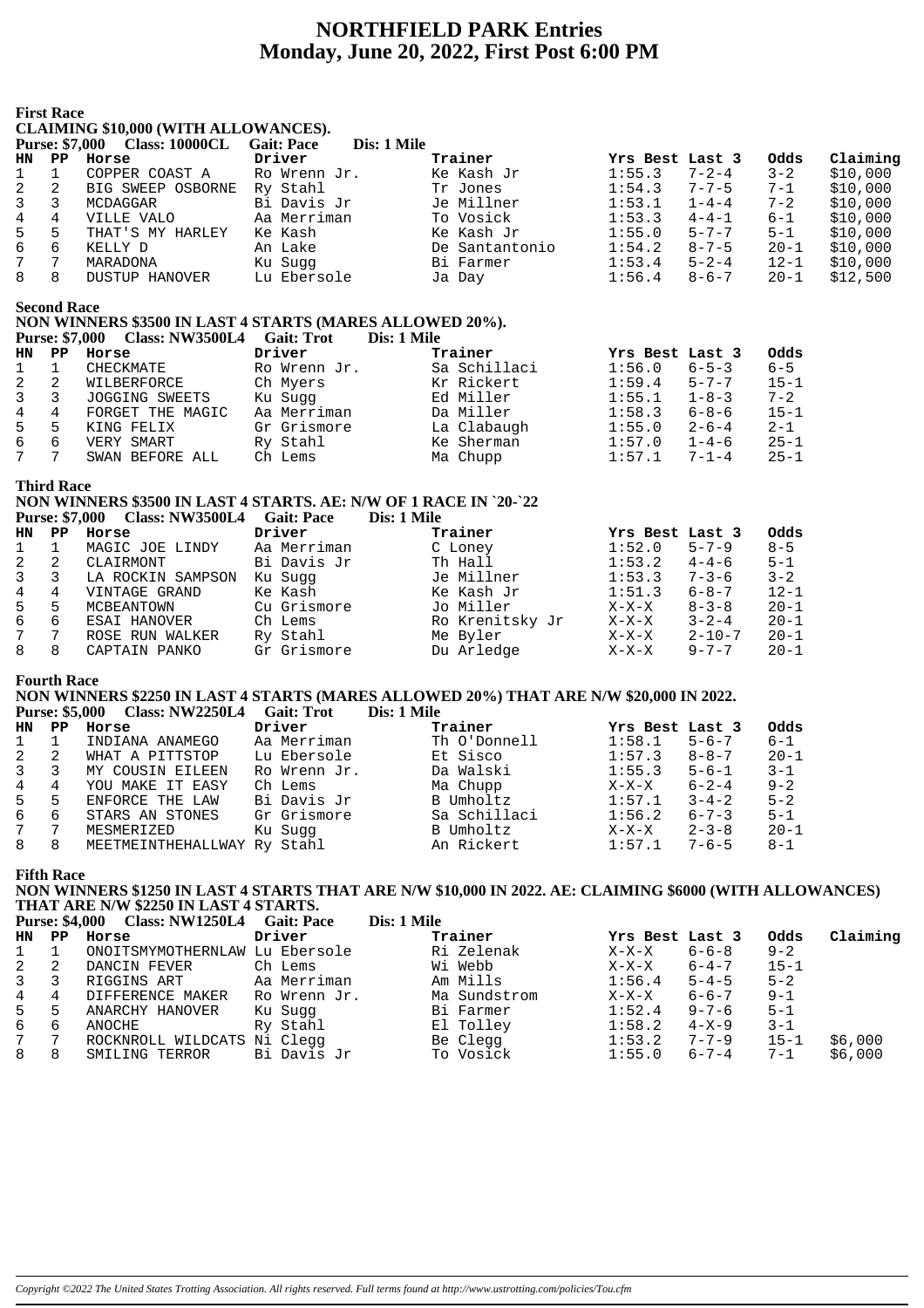## **Sixth Race** NON WINNERS 2 PARI-MUTUEL RACES. AE: N/W 4 PM RACES OR \$30,000 LIFETIME. CLAIMING PRICE \$22,500 (WITH **ALLOWANCES**

| <b>Purse: \$8,800</b> |    | <b>Class: NW2PMCD</b> | <b>Gait: Pace</b> | Dis: 1 Mile    |                 |             |          |          |
|-----------------------|----|-----------------------|-------------------|----------------|-----------------|-------------|----------|----------|
| HN PP                 |    | Horse                 | Driver            | Trainer        | Yrs Best Last 3 |             | Odds     | Claiming |
| $1 \quad$             |    | HOOSIER HYPNOTIC      | An Lake           | Ra Farmer      | 1:55.1          | $5 - 9 - 4$ | $7 - 5$  | \$22,500 |
| $\mathbf{2}$          | -2 | WIGGLEITJIM           | Ku Suqq           | Da Walski      | 1:56.1          | $7 - 4 - 4$ | $12 - 1$ | \$28,125 |
| $3 \overline{3}$      |    | POINT PLACE           | Ch Lems           | Mi Wollam      | 1:54.4          | $9 - 7 - 7$ | $4 - 1$  |          |
| $4 \quad$             | 4  | KEYSTONE CATALYST     | Gr Grismore       | Sa Schillaci   | 1:53.2          | $6 - 1 - 6$ | $8 - 5$  | \$28,125 |
| $5 -$                 | 5  | DANCING MACHINE       | Ch Myers          | Kr Rickert     | $X-X-X$         | $3 - 4 - 9$ | $20 - 1$ |          |
| 6                     | 6  | ALL IN JEST           | Lu Ebersole       | Je Millner     | 1:57.1          | $6 - 3 - 5$ | $20 - 1$ | \$33,750 |
| 7                     |    | GREATER THAN ACES     | Bi Davis Jr       | De Santantonio | 1:58.3          | $8 - 6 - 7$ | $20 - 1$ |          |

## **Seventh Race**

## NON WINNERS \$5000 IN LAST 4 STARTS.

|     | <b>Purse: \$9,000</b> | <b>Class: NW5000L4</b> | <b>Gait: Trot</b> | Dis: 1 Mile |                 |             |          |
|-----|-----------------------|------------------------|-------------------|-------------|-----------------|-------------|----------|
| HN. | PP                    | Horse                  | Driver            | Trainer     | Yrs Best Last 3 |             | Odds     |
|     |                       | KOLIN                  | Ch Lems           | Ja Criss Jr | 1:56.1          | $4 - 4 - 3$ | $4 - 1$  |
| 2   | 2                     | SLATED TO WIN          | Bi Davis Jr       | Co Kreiser  | 1:54.4          | $5 - 8 - 1$ | $5 - 2$  |
|     | 3                     | ANASTASIA RUDY         | Ry Stahl          | Je Conger   | 1:55.1          | $2 - 7 - 2$ | $4 - 1$  |
| 4   | 4                     | GONNAWISHONASTAR       | Aa Merriman       | Ji Smith    | 1:54.4          | $3 - 1 - 2$ | $9 - 2$  |
| 5   | 5                     | STARLIT THISWANDAY     | Ro Wrenn Jr.      | Ra Kinney   | 1:57.2          | $8 - 2 - 2$ | $15 - 1$ |
| 6   | 6                     | FLY JESSE FLY          | Lu Ebersole       | Ca Hollar   | 1:57.0          | $4 - 5 - 1$ | $25 - 1$ |
|     | 7                     | ADMIRAL ALLSTAR        | Ku Sugg           | Ed Miller   | 1:55.3          | $9 - 6 - 1$ | $25 - 1$ |
| 8   | 8                     | STEEL                  | Gr Grismore       | He Hagerman | 1:54.1          | $1 - 6 - 4$ | $7 - 2$  |

## **Eighth Race**

NON WINNERS 2 PARI-MUTUEL RACES. AE: N/W 4 PM RACES OR \$31,500 LIFETIME. CLAIMING PRICE \$22,500 (WITH ALLOWANCES)  $\frac{1}{2} \frac{1}{2} \frac{1}{2} \frac{1}{2} \frac{1}{2} \frac{1}{2} \frac{1}{2} \frac{1}{2} \frac{1}{2} \frac{1}{2} \frac{1}{2} \frac{1}{2} \frac{1}{2} \frac{1}{2} \frac{1}{2} \frac{1}{2} \frac{1}{2} \frac{1}{2} \frac{1}{2} \frac{1}{2} \frac{1}{2} \frac{1}{2} \frac{1}{2} \frac{1}{2} \frac{1}{2} \frac{1}{2} \frac{1}{2} \frac{1}{2} \frac{1}{2} \frac{1}{2} \frac{1}{2} \frac{$  $\sim$   $\sim$   $\sim$  $\frac{1}{2}$  .  $\frac{1}{2}$  .  $\frac{1}{2}$  .  $\frac{1}{2}$  .  $\frac{1}{2}$ 

|                | <b>Purse: \$8,800</b> | <b>Class: NW2PMCD</b> | Gait: Pace   | Dis: 1 Mile   |                 |             |          |          |
|----------------|-----------------------|-----------------------|--------------|---------------|-----------------|-------------|----------|----------|
| HN             | PP                    | Horse                 | Driver       | Trainer       | Yrs Best Last 3 |             | Odds     | Claiming |
|                |                       | PITT PANDA            | An Lake      | Ra Farmer     | 1:51.0          | $1 - 8 - 5$ | $9 - 5$  | \$33,750 |
| 2              | -2                    | PIKE ROCK             | Bi Davis Jr  | Co Kreiser    | 1:53.2          | $4 - 3 - 3$ | $4 - 1$  | \$28.125 |
| 3              |                       | GUNS BLAZIN'          | Ry Stahl     | Ma Burkholder | 1:54.2          | $2 - 4 - 9$ | $6 - 1$  |          |
| $\overline{4}$ | 4                     | SURFINTHECANYON       | Ch Lems      | Wi Webb       | 1:54.2          | $1 - 1 - 7$ | $3 - 1$  |          |
| 5              | 5                     | CHESCO                | Ku Sugg      | Ed Miller     | $X-X-X$         | $6 - 7 - 6$ | $12 - 1$ | \$22,500 |
| 6              | 6                     | WESTERN DRIVE         | Ju Irvine    | Da Novak      | $X-X-X$         | $4 - 7 - 8$ | $25 - 1$ | \$22,500 |
| 7              |                       | PHANTOM SHADOW        | Aa Merriman  | B Umholtz     | 1:56.1          | $5 - 3 - 3$ | $25 - 1$ | \$28,125 |
| 8              | 8                     | PAPPY'S LEGACY        | Ro Wrenn Jr. | Ma Headworth  | 1:56.3          | $2 - 4 - 3$ | $7 - 1$  | \$22,500 |

## **Ninth Race**

NON WINNERS 1 PARI-MUTUEL RACE. AE: N/W 2 PM RACES OR \$20,000 LIFETIME. CLAIMING PRICE \$15,000 (WITH **ALLOWANCES).** المساوي والمساوية والمستورة  $\alpha$  is  $\alpha$  $\mathbf{B}$  and  $\mathbf{B}$ 

|     | <b>Purse: \$7,500</b> | - Class: NW1PMCD    | Gait: Pace   | Dis: 1 Mile |                 |             |          |          |
|-----|-----------------------|---------------------|--------------|-------------|-----------------|-------------|----------|----------|
| HN  | PP.                   | Horse               | Driver       | Trainer     | Yrs Best Last 3 |             | Odds     | Claiming |
|     |                       | BROOKDALE JOEY      | Bi Davis Jr  | B Umholtz   | 1:59.0          | $2 - 4 - 4$ | $6 - 1$  | \$18,750 |
| 2   |                       | MUSICAL BOX         | Ch Lems      | Ma Chupp    | 1:54.1          | $7 - 1 - 1$ | $9 - 5$  | \$15,000 |
| 3   |                       | LEONARDO HANOVER    | Ro Wrenn Jr. | Re Zubkoff  | 1:57.1          | $3 - 2 - 6$ | $9 - 2$  | \$22,500 |
| 4   | 4                     | BEACH BUM BOB       | Ja Thompson  | Ke Merriman | $X-X-X$         | $7 - 2 - 3$ | $10 - 1$ | \$15,000 |
| 5   | 5                     | <b>GOLD VINTAGE</b> | Aa Merriman  | Ji Smith    | $X-X-X$         | $6 - 7 - 5$ | $10 - 1$ |          |
| 6   | 6                     | BUCKEYE EMERY       | Ni Clegg     | Je Hollis   | 1:56.1          | $1 - 2 - 1$ | $7 - 2$  | \$22.500 |
| 7   | 7                     | TRICK'S ROCK        | Ry Stahl     | Je Conger   | $X-X-X$         | $2 - 7 - 4$ | $25 - 1$ |          |
| 8   | 8                     | SNOW BURN           | Ku Sugg      | C Loney     | $X-X-X$         | $9 - 6 - 7$ | $25 - 1$ |          |
| 9   | 9                     | SIR LOVEALOT BC     | An Lake      | Am Mills    | $X-X-X$         | $5 - 7 - 4$ | $15 - 1$ | \$18,750 |
| AE1 |                       | INSTANTANEOUS       | Hu Myers     | Du Arledge  | 1:55.1          | $1 - 6 - 9$ |          | \$18,750 |

#### **Tenth Race**

## **CLAIMING \$8000 (WITH ALLOWANCES)**

|              | <b>Purse: \$5,000</b> | Class: 8000CL              | <b>Gait: Pace</b><br>Dis: 1 Mile |            |                 |             |          |          |
|--------------|-----------------------|----------------------------|----------------------------------|------------|-----------------|-------------|----------|----------|
| HN           | PP.                   | Horse                      | Driver                           | Trainer    | Yrs Best Last 3 |             | Odds     | Claiming |
| $\mathbf{1}$ |                       | HEEZ ORL BLACK N           | Gr Grismore                      | C Loney    | 1:53.3          | $6 - 6 - 2$ | $3 - 1$  | \$8,000  |
| 2            |                       | SOME NOBODY                | Ro Wrenn Jr.                     | Bi Farmer  | 1:57.3          | $3 - 4 - 5$ | $4 - 1$  | \$8,000  |
| 3            |                       | SENATOR CHARLIE            | Ku Sugg                          | Je Roegner | $X-X-X$         | $7 - 3 - 3$ | $7 - 2$  | \$8,000  |
| 4            | 4                     | AMERICAN VISION            | Ni Clegg                         | Be Clegg   | 1:52.2          | $6 - 5 - 6$ | $6 - 1$  | \$8,000  |
| 5            | د.                    | A LIST                     | Aa Merriman                      | To Vosick  | 1:55.1          | $4 - 2 - 8$ | $12 - 1$ | \$8,000  |
| 6            | 6                     | STAY IN YOUR PLACE Ch Lems |                                  | Th Hall    | 1:55.1          | $2 - 3 - 6$ | $7 - 1$  | \$8,000  |
| 7            |                       | SKYWAY TITAN               | Bi Davis Jr                      | Co Kreiser | 1:53.4          | $1 - 2 - 5$ | $9 - 2$  | \$8,000  |
| 8            | 8                     | LEXINGTON AVENUE           | Ry Stahl                         | Je Millner | 1:55.2          | $5 - 5 - 3$ | $25 - 1$ | \$8,000  |

**Eleventh Race** 

GUARANTEED \$10,000 PICK 4 STARTS HERE NON WINNERS \$5000 IN LAST 4 STARTS. AE: CLAIMING \$15,000 (WITH ALLOWANCES).  $\overline{C}$  $D^* = 1 M^*$ 

|                | <b>Purse: \$9,000</b> | Class: NW5000L4   | Gait: Pace   | Dis: 1 Mile  |                  |             |          |          |
|----------------|-----------------------|-------------------|--------------|--------------|------------------|-------------|----------|----------|
|                | HN PP                 | Horse             | Driver       | Trainer      | Yrs Best Last 3  |             | Odds     | Claiming |
| $1 \quad 1$    |                       | ISLAND JET        | Ry Stahl     | Ma Headworth | 1:54.2           | $2 - 3 - 5$ | $12 - 1$ |          |
| 2              | -2                    | DAVE AND DENNIS   | Lu Ebersole  | Ti Lane      | 1:52.3           | $5 - 7 - 8$ | $7 - 1$  |          |
| $\mathbf{3}$   |                       | FLASH LAUXMONT    | Ro Wrenn Jr. | To Vosick    | 1:52.0           | $7 - 2 - 1$ | $2 - 1$  |          |
| $\overline{4}$ | 4                     | IRISH PRINCE      | Ch Lems      | B Umholtz    | 1:53.1           | $3 - 4 - 1$ | $4 - 1$  |          |
| 5              | -5                    | IMPRESSIVE COWBOY | Gr Grismore  | Se Mapes     | 1:57.1           | $4 - 8 - 6$ | $15 - 1$ |          |
| 6              | 6                     | PET MY ROCK       | Aa Merriman  | Bi Rhoades   | 1:53.2           | $2 - 3 - 5$ | $5 - 2$  | \$15,000 |
|                |                       | BAIT A HOOK       | Bi Davis Jr  | Th O'Donnell | $1:52.3$ $1-3-4$ |             | $5 - 1$  |          |